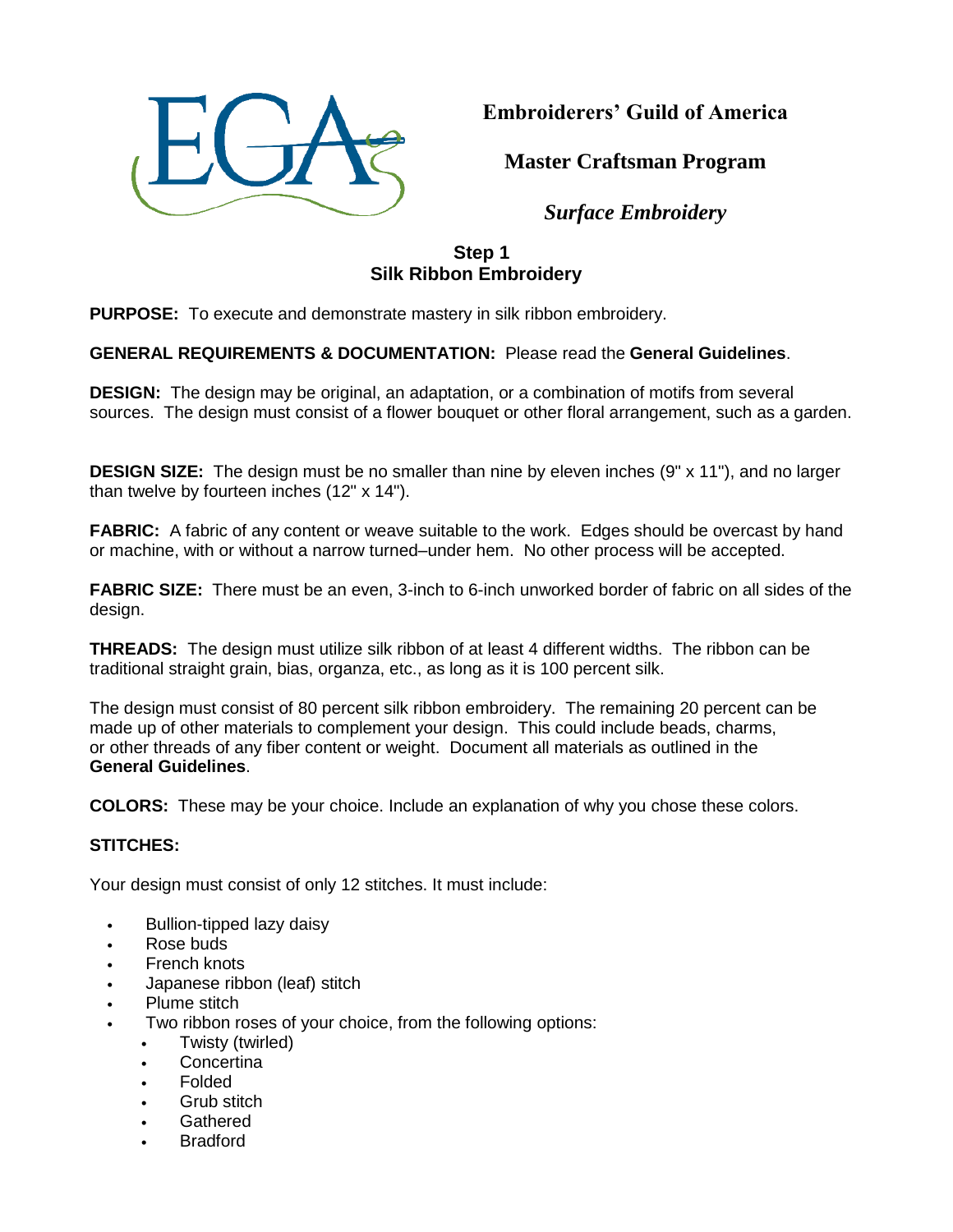• Five other ribbon embroidery stitches of your choice (not to include other rose stitches).

Document your choices from appropriate silk ribbon embroidery sources. Any stitches done with materials other than silk ribbon must be included in your 12 stitches, with the exception of attaching beads or other objects to the piece.

**JUDGING:** Your work will be evaluated on its design, color, stitching expertise, suitability of materials, and its adherence to the requirements listed above.

Please check the **General Guidelines** for preparation of work for submission and what to include. Remember to enclose the correct fee and a return address label. This program's submission deadlines are March and September of each year; please contact the chairperson for the specific dates.

### **BEST WISHES FOR YOUR SUCCESS!**

Examples of successfully completed pieces:





Carol Sylvester Step 2 Wanda Lindsey Step 2



Kim Sanders Step 1 Gina Maria Kleinmartin Step 1

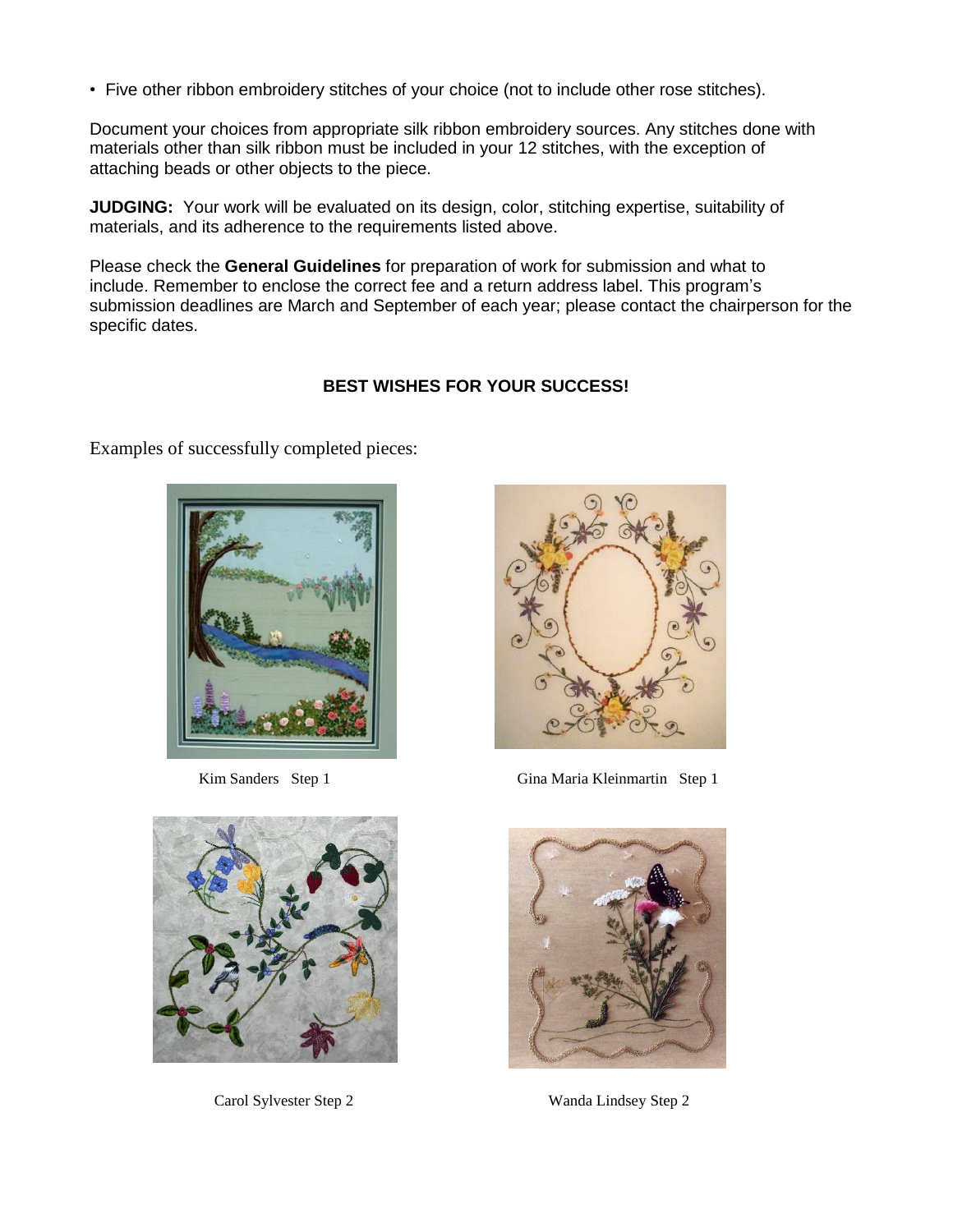

Roxanne Fleming Step 2 Detail





Carol Sylvester Step 2 Eleanor Cotey Step 3







Kim Sanders Step 4 Carol Sylvester Step 5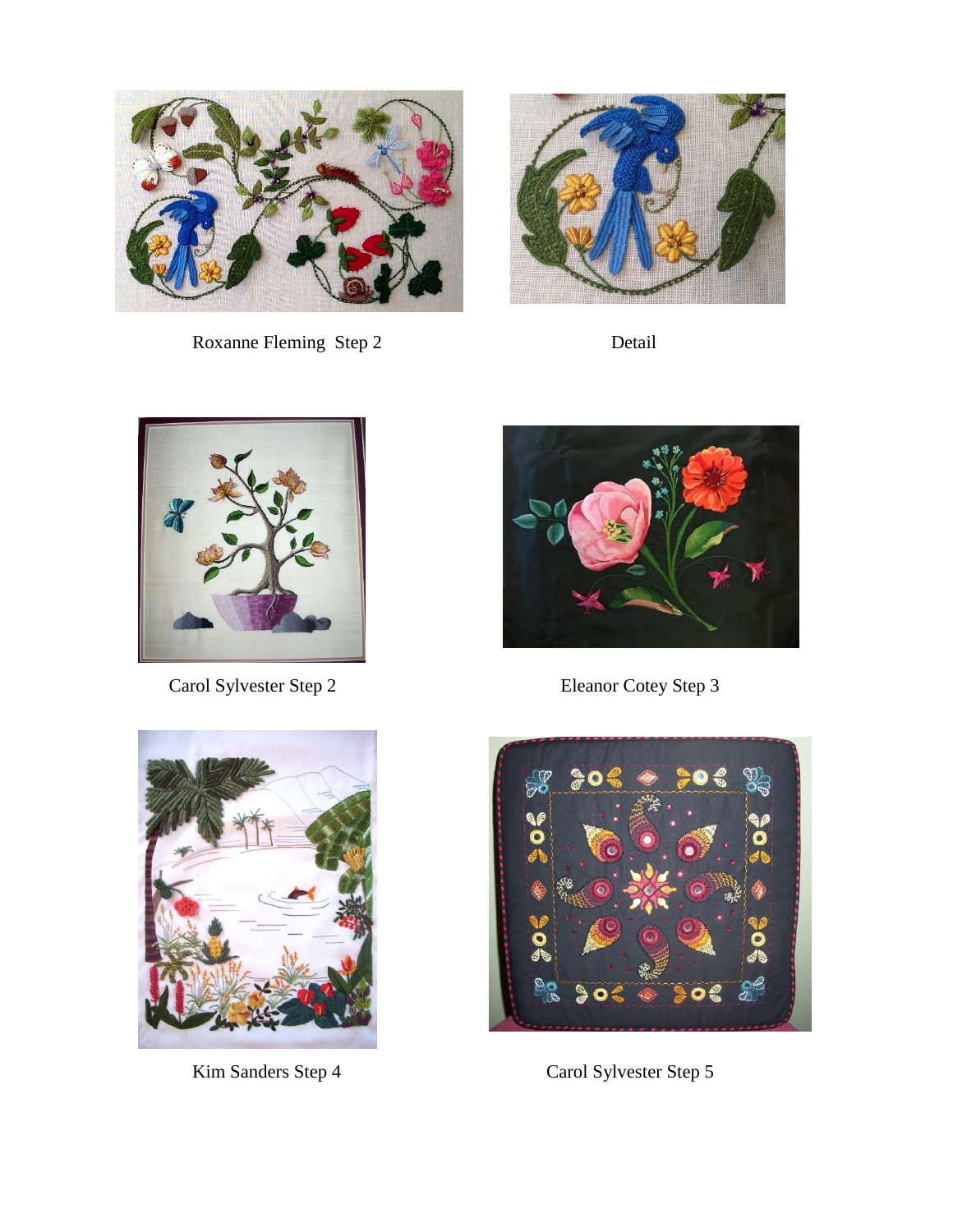

Pat Goaley Step 5



Karen Fynan Maier – Step 6 Kim Sanders – Step 6



## **Step One: Silk Ribbon Embroidery Bibliography**

Brown, Victoria Adams. Complete Guide to Silk Ribbon Embroidery.

Joynes, Heather. The Complete Book of Ribbon Embroidery.

Montano, Judith Baker. The Art of Silk Ribbon Embroidery. Lafayette, CA: C&T Publishing, 1993.

Montano, Judith Baker. Elegant Stitches. Lafayette, CA: C&T Publishing, 1995.

# **Step Two: Stumpwork and Needlelace Bibliography**

Baker, Muriel. *Stumpwork: The Art of Raised Embroidery*, New York. Charles Scribners Sons, 1978.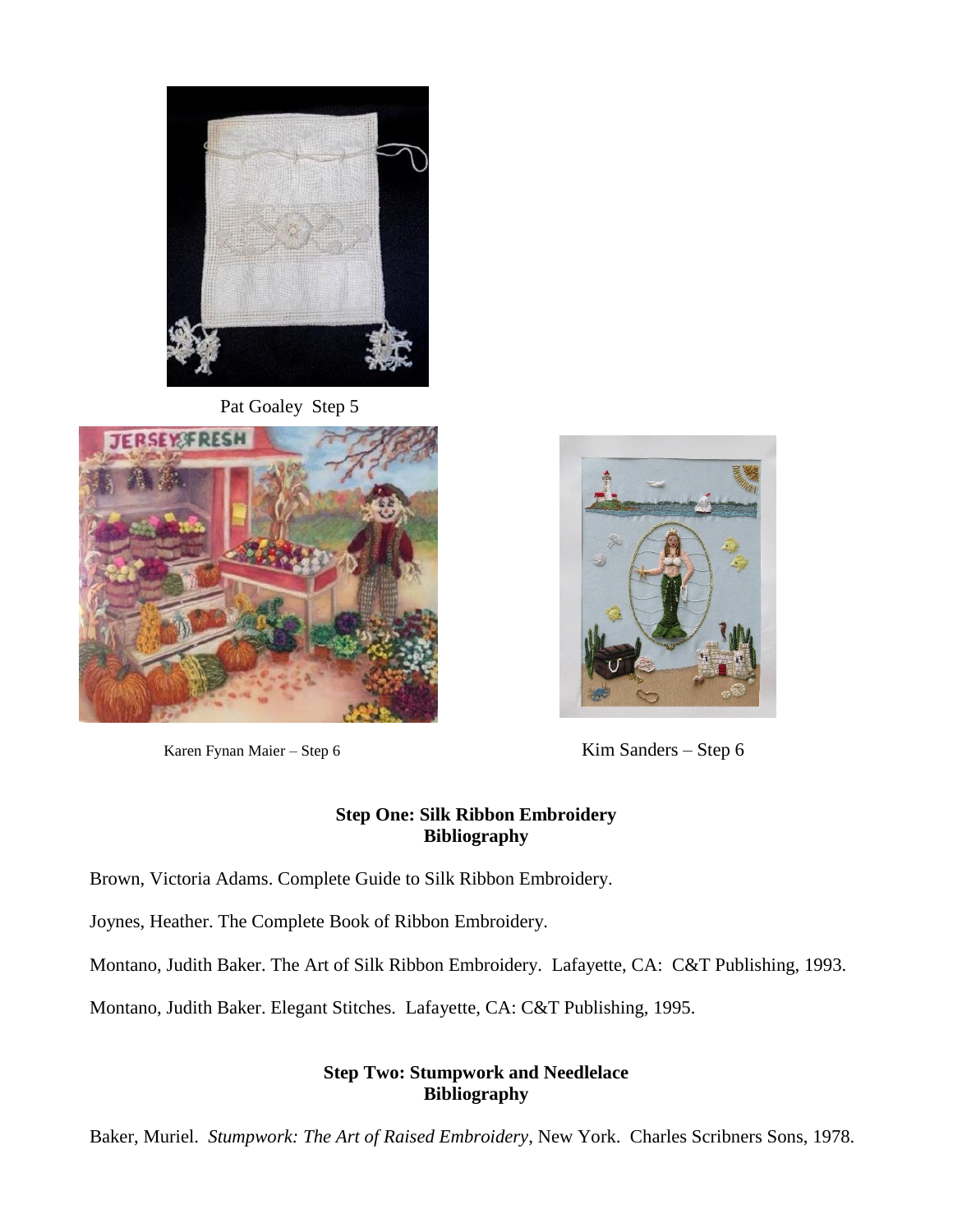Best, Muriel. *Stumpwork - Historical & Contemporary*, London: Batsford, 1987

Best, Muriel. *Stumpwork (Raised Work)*

Clark, Dorothy. *Exploring Elizabethan Embroidery*. New Zealand: Georgeson Publishing, Ltd.

Clark, Jill Nordford. Needle Lace & Needleweaving. New York: Van Nostrand Reinhold, 1974.

Hirst, Barbara and Roy. *Raised Embroidery - a Practical Guide.*

John, Edith. *Needleweaving*. London: Batsford, 1970.

Nicholas, Jane. *Stumpwork Embroidery: A Collection of Fruits, Flowers and Insects for Contemporary Raised Embroidery*. NSW, Australia: Sally Milner Publishing Pty. Ltd.

### **Step 3: Silk Shading Bibliography**

Chung, Young Yang. *Painting with a Needle*. New York: Harry N. Abrams, Inc, 2002.

Francini Audrey. *The Art of Soft Shading*. New York: Van Nostrand Reinhold Publishing.

Francini Audrey. *Crewel Embroidery, with Texture*. New York: Van Nostrand Reinhold Publishing, 1975.

Jeroy, Judy. *Creative Crewel Embroidery, Traditions and Innovations*. Asheville, North Carolina: Lark Publishing, 1998.

Pendray, Shay. *Stitching Toward Perfection: Book I.*

Tamura, Shuji. *Traditional Japanese Embroidery*. Togane City, Japan: Kurenai-Kai.

Saunders, Sally (text). *Royal School of Needlework Embroidery Techniques*. UK: B. T. Batsford Ltd. **Step Four: Brazilian Embroidery Bibliography**

Auilar, Zeann. *Dimensional Embroidery, Book One (Revised)*. Granger, Utah. Zeann's Home of Gentle Arts, 1978.

Carter, Sara. *Handbook of Brazilian Stitches.*

Chapman, Virginia. *Floss Flowers, Impact Presentations.* Lake Oswego, Oregon.

Ferrell, Rita. *JDR Brazilian Embroidery*. Chatsworth, California, 1991.

Freitas, Maria. *Art of Dimensional Embroidery.* Camarillo, California. Edmar Co., 2002

Johnson, Barbara Demke. *Brazilian Embroidery Instructions.* Salt Lake City, Utah. Hawkes Publishing, Inc., 1980.